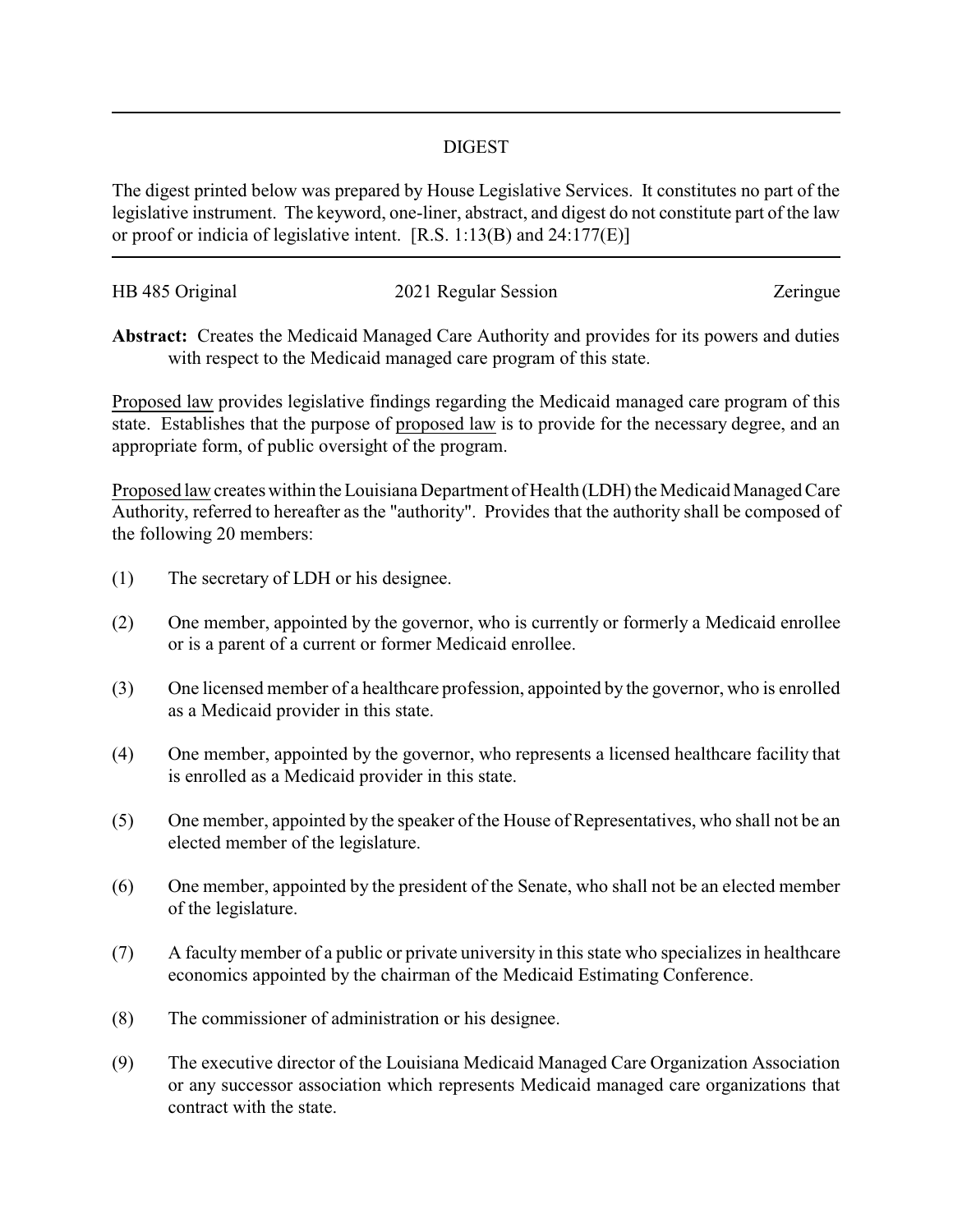- (10) The president of the Louisiana Hospital Association or his designee.
- (11) The executive director of the Rural Hospital Coalition or his designee.
- (12) The chancellor of the Louisiana State University Health Sciences Center at New Orleans or his designee.
- (13) The chancellor of the Louisiana State UniversityHealth Sciences Center at Shreveport or his designee.
- (14) The executive director of the Louisiana Primary Care Association or his designee.
- (15) The executive director of the Louisiana Developmental Disabilities Council or his designee.
- (16) The chairman of the board of directors of the Louisiana Independent Pharmacies Association or his designee.
- (17) One member representing the National Association of Chain Drug Stores who is domiciled in Louisiana and appointed by the president of the association.
- (18) The director of the Mental Health Advocacy Service or his designee.
- (19) The chairperson of the Human Services Interagency Council or his designee.
- (20) The chief executive officer of the Louisiana Ambulance Alliance or his designee.

Proposed law provides for officers and rules of procedure of the authority and for terms of authority members. Stipulates that while no member of the authority shall receive a salary for his service on the authority, members of the authority shall be reimbursed in accordance with regulations of the division of administration for actual travel and other expenses incurred in the performance of their duties with the authority.

Proposed law requires the authority to appoint an executive director who shall be in the unclassified civil service. Authorizes the authority to employ other personnel as necessary to carry out the provisions of proposed law.

Proposed law provides that the authority shall have all of the following duties:

- (1) To oversee the Medicaid managed care program in such a manner as to safeguard the fiscal sustainability of the program while ensuring that program enrollees have access to high-quality health services.
- (2) To ensure that the Medicaid managed care program fully complies with all state and federal laws and regulations applicable to the program.